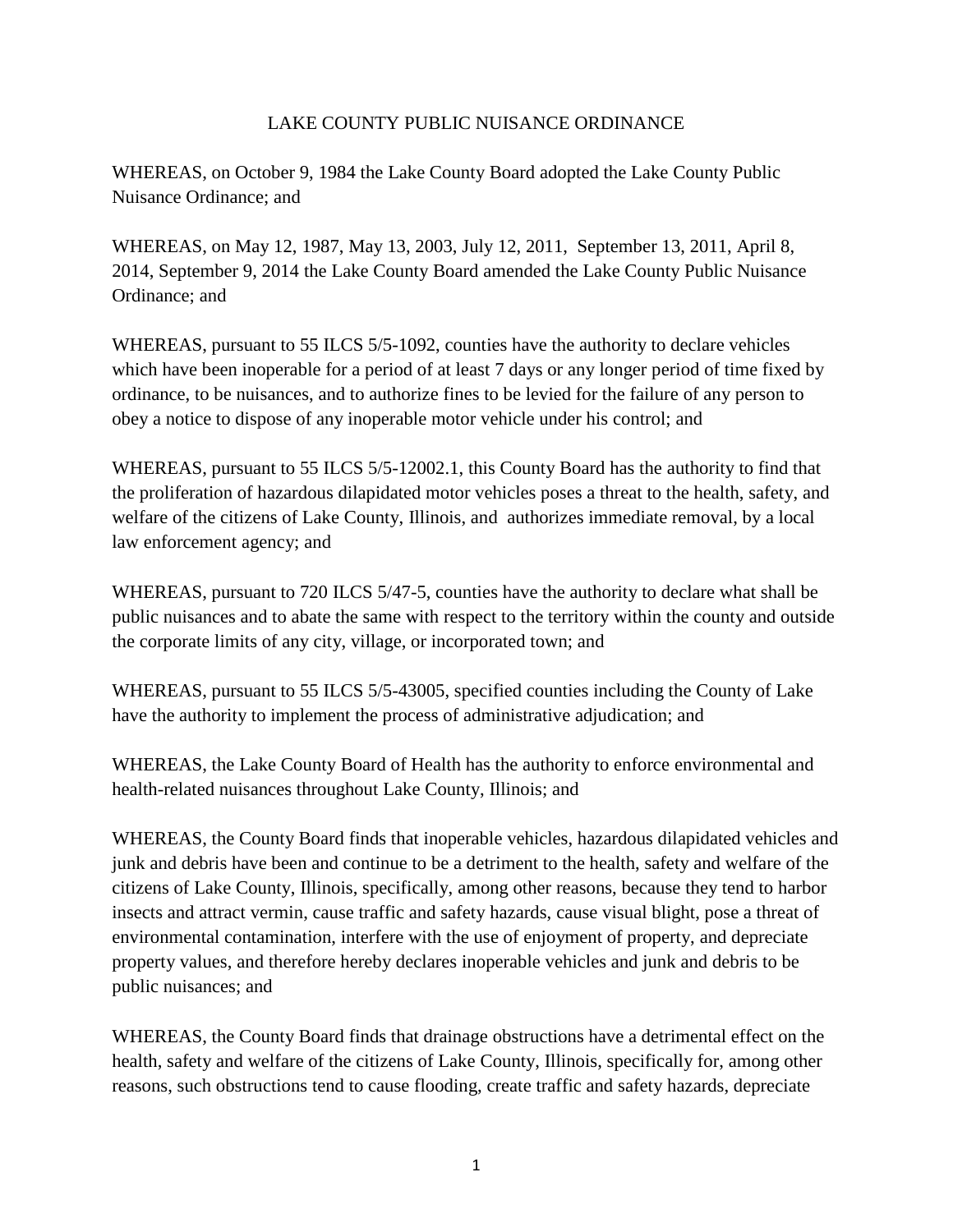property values, harbor insects and attract vermin, and interfere with the use and enjoyment of property, and therefore hereby declares drainage obstructions to be a public nuisance; and

WHEREAS, the County Board finds that excessively loud sound amplification systems and off road motor vehicles on private property operating at any time of the day or night, and that other unreasonably loud noises during nighttime hours tend to have a detrimental effect on the health, safety and welfare of the citizens of Lake County, Illinois, specifically for the reasons that such noise tends to disturb the peace, interfere with the use and enjoyment of property, cause noise pollution, depreciate property values, and be the source of conflict between neighboring property owners, and therefore hereby declares excessive noise to be a public nuisance; and

WHEREAS, this County Board finds that smoke emanating from burning landscape waste is a detriment to the public health, safety and welfare of the citizens of Lake County, Illinois because such smoke creates a hazardous condition for all individuals who breathe the smoke and particulate matter contained within it, and that local populations meeting certain specified criteria are particularly impacted by smoke emanating from open burning of landscape waste, including where a dense unincorporated population is adjacent to a large educational facility with indoor and outdoor activities, and therefore hereby declares the open burning of landscape waste in such specified areas to be a public nuisance; and

WHEREAS, this County Board finds that the various nuisance and property maintenance-related regulations provided in the Public Nuisance and Graffiti Ordinances and the Board of Health Ordinance may be consolidated into the Lake County Public Nuisance Ordinance in order to facilitate more effective, consistent joint enforcement of these regulations; and

WHEREAS, this County Board finds that dangerous structures are a detriment to the public health, safety, and welfare of the citizens of Lake County, Illinois, and hereby declares dangerous structures to be a public nuisance; and

WHEREAS, this County Board finds that renting or leasing unfit living quarters is a detriment to the public health, safety, and welfare of the citizens of Lake County, Illinois, and hereby declares renting or leasing unfit living quarters to be a public nuisance; and

WHEREAS, this County Board finds that an improperly maintained onsite wastewater disposal system or water well is a detriment to the public health, safety, and welfare of the citizens of Lake County, Illinois, and hereby declares that an improperly maintained onsite wastewater disposal system or water well to be a public nuisance; and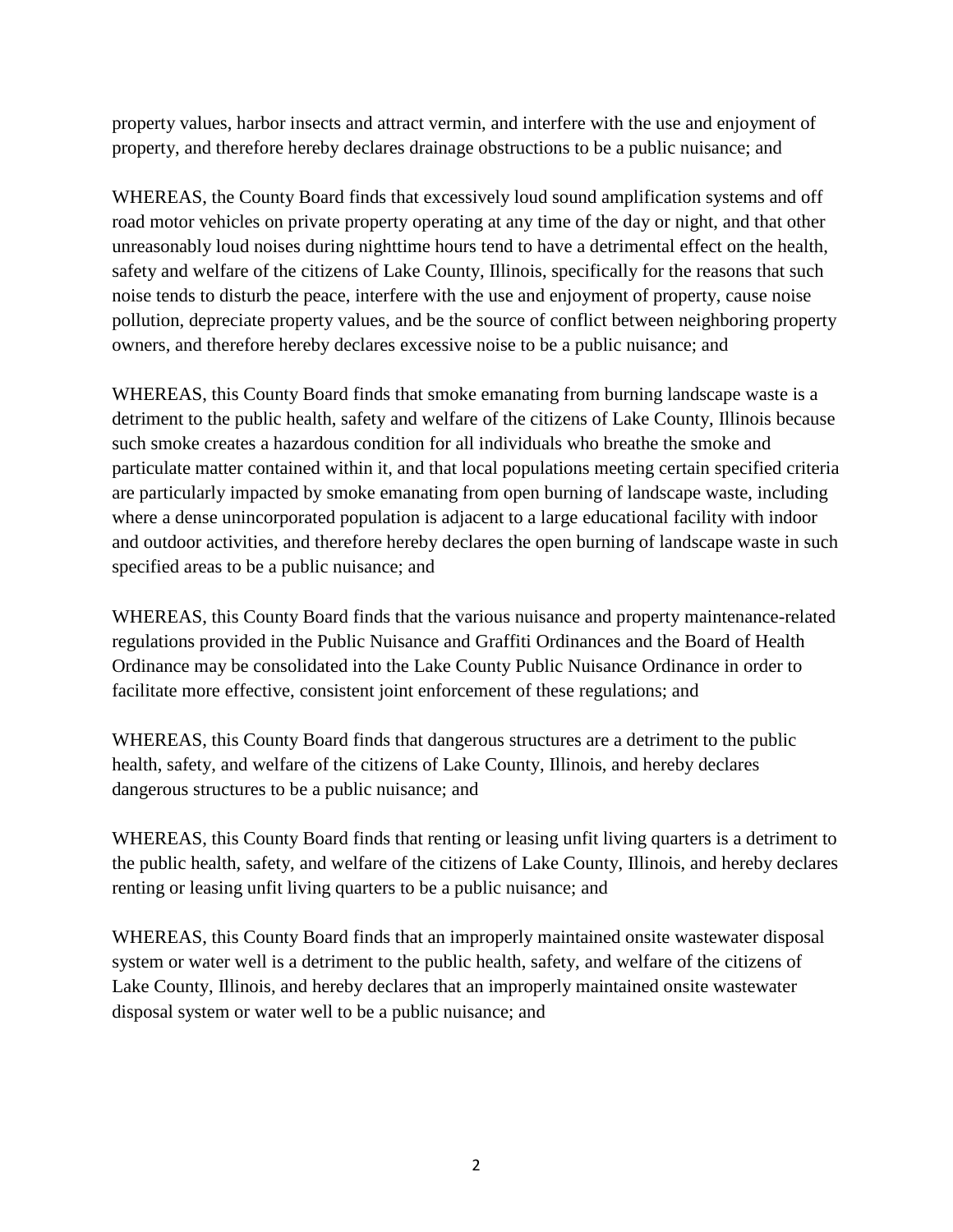WHEREAS, this County Board finds that an accumulation of pet/animal feces or manure are a detriment to the public health, safety, and welfare of the citizens of Lake County, Illinois, and hereby declares that an accumulation of pet/animal feces or manure to be a public nuisance; and

WHEREAS, this County Board finds that pest or vermin infestations are a detriment to the public health, safety, and welfare of the citizens of Lake County, Illinois, and hereby declares that pest or vermin infestations to be a public nuisance; and

WHEREAS, this County Board finds that graffiti and the defacement of public and private property is a detriment to the public health, safety, and welfare of the citizens of Lake County, Illinois, specifically, among other reasons, because such graffiti and the defacement of public and private property tends to depreciate property values, encourage the spread of graffiti, interfere with the use and enjoyment of property, and hereby declares that graffiti and the defacement of public and private property to be a public nuisance; and

WHEREAS, this County Board finds that an overgrowth of high grass and/or weeds is a detriment to the public health, safety, and welfare of the citizens of Lake County, Illinois, specifically, among other reasons, because such overgrowth tends to depreciate property values, harbor insects and attract vermin, and interfere with the use and enjoyment of property, and hereby declares that an overgrowth of high grass and/or weeds to be a public nuisance; and

WHEREAS, this County Board finds that the storage of construction materials or an accumulation of rubbish, garbage, or refuse is a detriment to the public health, safety, and welfare of the citizens of Lake County, Illinois, specifically, among other reasons, because such storage tends to depreciate property values, harbor insects and attract vermin, cause traffic and safety hazards, cause visual blight, and interfere with the use and enjoyment of property, and hereby declares storage of construction materials or an accumulation of rubbish, garbage, or refuse to be a public nuisance; and

WHEREAS, this County Board finds that the repeated violation of nuisance regulations on any property is a further chronic detriment to the public health, safety and welfare of the citizens of Lake County, Illinois, and hereby establishes enhanced penalties for such chronic violations; and

WHEREAS, this County Board finds that the process of administrative adjudication provides an additional enforcement mechanism to expeditiously resolve nuisance violations, and induce more frequent voluntary compliance with such regulations as compared to the circuit court process, and hereby authorizes the use of administrative adjudication as an additional enforcement mechanism for public nuisances as defined herein; and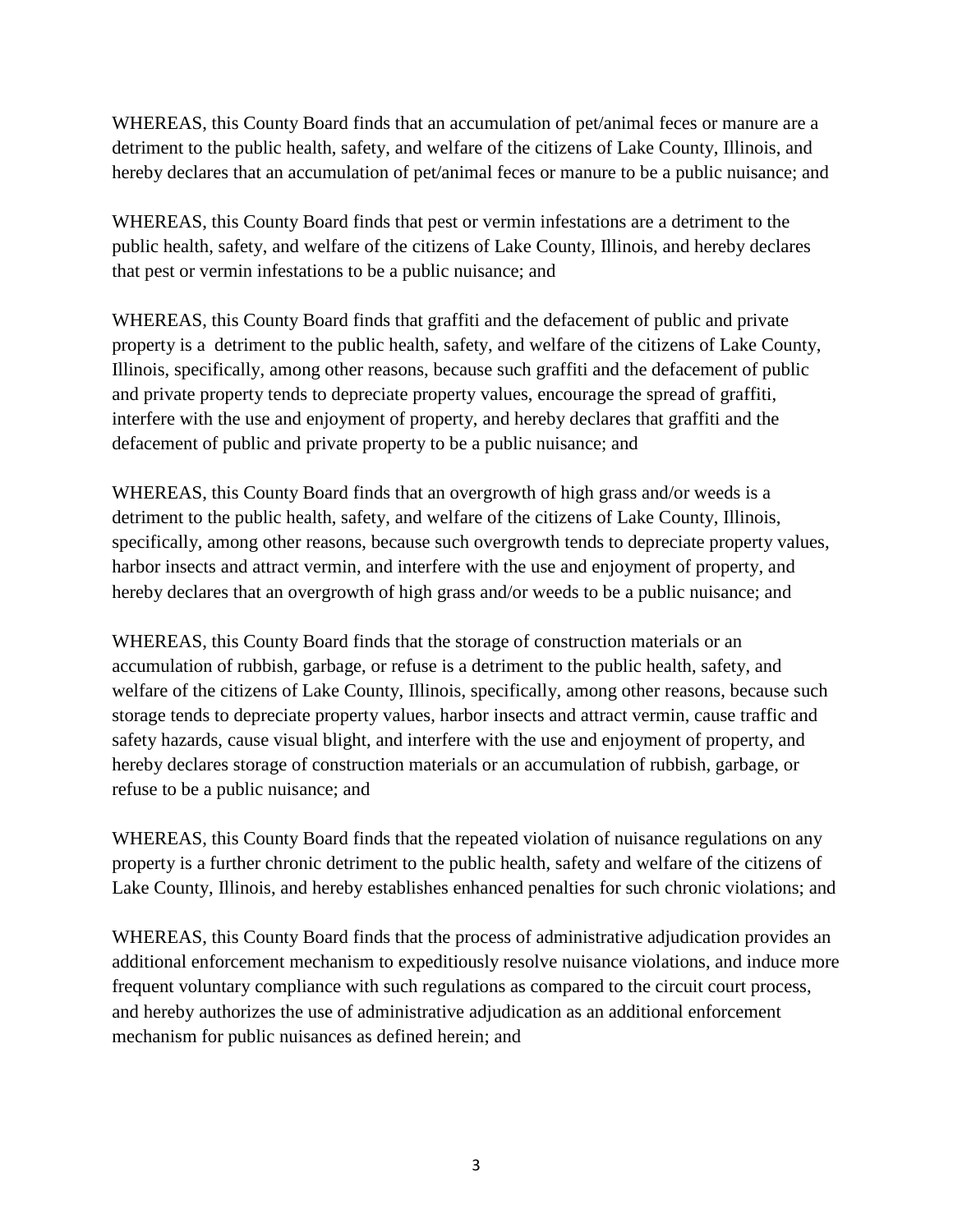WHEREAS, the Illinois Tanning Facility Permit Act and the Illinois Department of Public Health Tanning Facilities Code recognize and have declared tanning facilities which operate without a valid permit to be a public nuisance; and

WHEREAS, the Illinois Tattoo and Body Piercing Establishment Registration Act and the Illinois Department of Public Health Body Art Code recognize and have declared tattoo and/or body piercing establishments which operate without a valid permit to be a public nuisance; and

WHEREAS, this County Board finds that the operation of a tanning facility, tattoo and/or body piercing establishment without a valid permit a detriment to the public health, safety, and welfare of the citizens of Lake County, Illinois, specifically, among other reasons, because permits require compliance with operational requirements and failure to comply with such operational requirements can significantly increase the health and safety risks of these activities, and hereby declares the operation of a tanning facility, tattoo and/or body piercing establishment without a valid permit issued by the Department of Public Health to be a public nuisance.

NOW, THEREFORE, BE IT ORDAINED BY THE COUNTY BOARD OF THE COUNTY OF LAKE, ILLINOIS, as follows:

## **Article 1 – General**

**Section 1**. **Title.** This Ordinance shall be known as the Lake County Public Nuisance Ordinance of the County of LAKE, hereinafter referred to as "this Ordinance."

**Section 2**. **Jurisdiction and Applicability**. The provisions of this Ordinance shall apply to incorporated areas (those areas which are located within the corporate limits of any City, village, or incorporated town) as well as unincorporated areas (those areas which are outside the corporate limits of any City, village, or incorporated town) of Lake County, Illinois in accordance with the jurisdictional or contractual authority of the enforcing County Department, with the exception of Article 2, Sections 1(a), 1(e), 1(f), 1(i), 2(a) and Section 3, which shall apply only to unincorporated areas of Lake County, Illinois.

**Section 3. Purpose.** The purpose of this Ordinance is to define and abate public nuisances in Lake County, Illinois.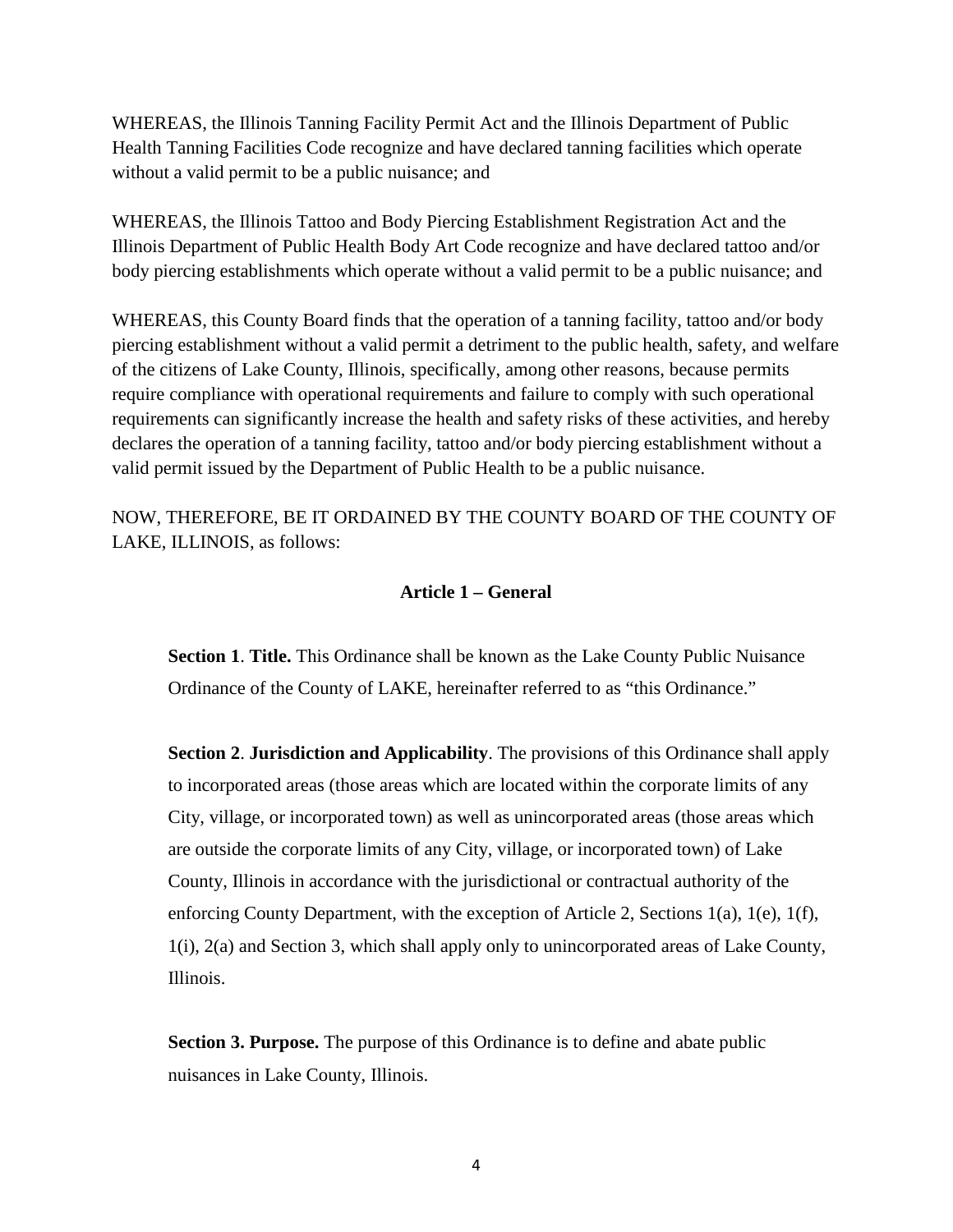#### **Section 4. Definitions.**

- **(a) Ceremonial Fire:** An outdoor fire no larger than 3' x 3'x 3' which is used for entertainment purposes as part of a specifically scheduled public or private event and the fire does not contain leaves, grass or shrubbery clippings or cuttings, garbage or junk and debris.
- **(b) Chronic Nuisance Property:** Any property upon which two (2) or more nuisance activities or conditions, as defined in this Ordinance, have occurred during any three (3) year period; such chronic nuisance property status shall result either from: (i) two (2) or more distinct types of nuisance conditions or activities on such property (even if arising from the same factual circumstances or investigation), (ii) two (2) or more separate factual events that have been separately investigated by an enforcement officer involving the same nuisance condition or activity, or (iii) a combination of two (2) or more conditions, activities, or events as described in (i) and (ii).
- **(c) Designated Unincorporated Area:** Means an unincorporated area less than one square mile in size meeting the following criteria: (1) the unincorporated area is adjacent to an educational facility containing a large population of students and adults involved in activities both inside and outside the school structure, (2) the educational facility has received complaints concerning the burning of landscape waste in the area, (3) the unincorporated area is completely surrounded by one or more municipalities that ban landscape waste burning, (4) the unincorporated area is densely populated, herein defined as containing more than one hundred (100) homes with a lot area averaging less than one acre in size within a quarter mile of the educational facility, and (5) five hundred (500) or more feet of unincorporated area abuts the property border of the educational facility.
- **(d) Ditch:** Any artificially constructed open drain or natural drain that has been artificially improved.
- **(e) Drain:** Any ditch, watercourse or conduit, whether open, covered or enclosed, natural or artificial, or partly natural and partially artificial, by which surface waters coming or falling upon lands are carried away.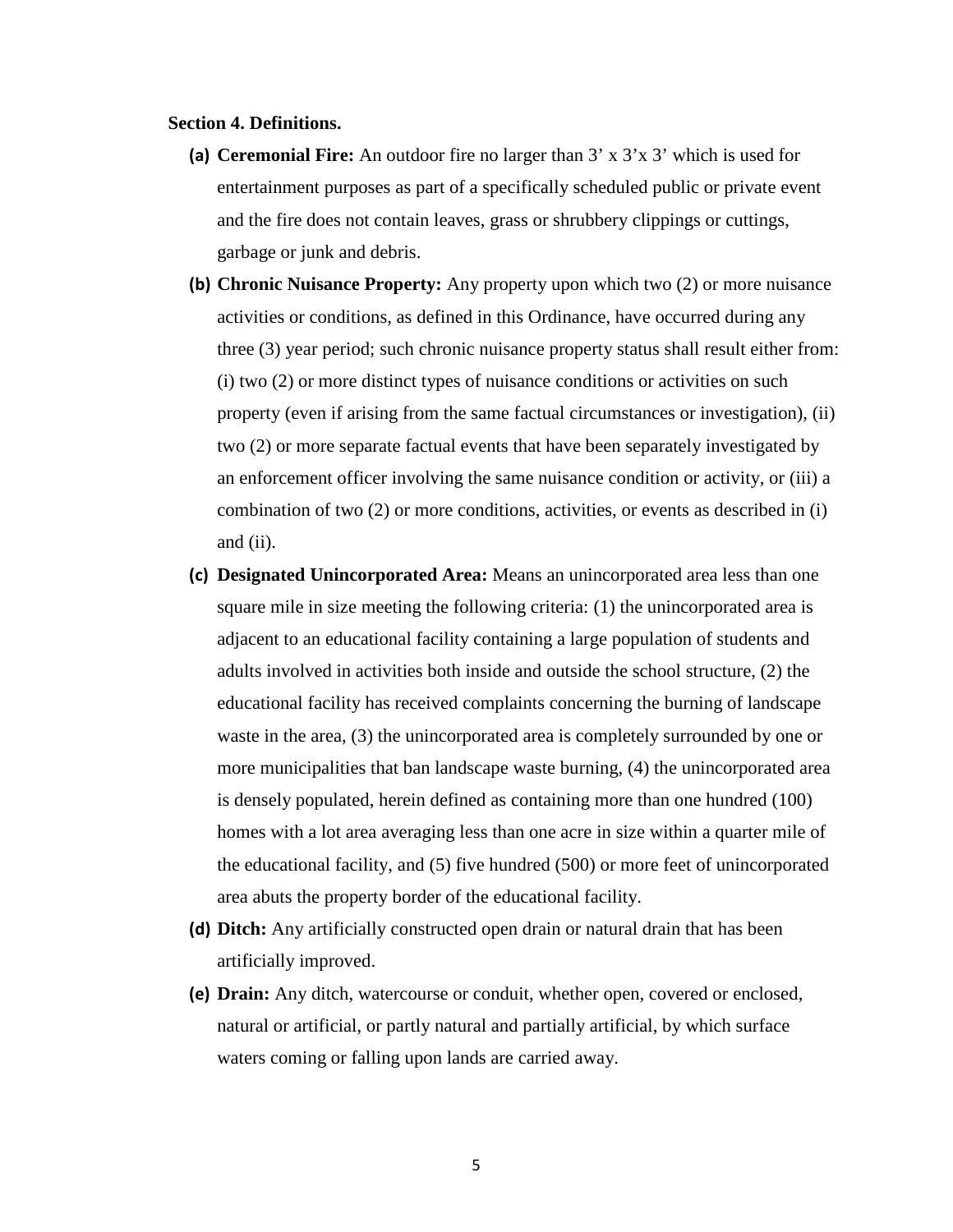- **(f) Garbage:** Organic waste resulting from preparation, processing, handling, and storage of food and all decayed or spoiled food from any source.
- **(g) Graffiti:** Any symbol, announcement, insignia, name, identification, inscription, picture, or similar marking, including, without limitation any letter, word, numeral, emblem, or combination thereof that is painted, written, drawn, scratched, marked, etched, sprayed, engraved, or any other way placed on or affixed to any wall, fence, sign, building, or any other structure, or any sidewalk, pavement, curb, post, stone, tree, or other public or private property without the prior written permission of the owner or occupant of the property, except as permitted by federal, state or County statute, ordinance, or regulation.
- **(h) Hazardous Dilapidated Motor Vehicle**: Any motor vehicle with a substantial number of essential parts, as defined by Section 1-118 of The Illinois Vehicle Code, either damaged, removed, or altered or otherwise so treated that the vehicle is incapable of being driven under its own motor power or, which by its general state of deterioration, poses a threat to the public's health, safety, and welfare. "Essential parts" includes the following, as defined by Section 1-118 of the Illinois Vehicle Code, vehicle hulks, shells, chassis, frames, front end assemblies, front clip, rear clip, doors, hatchbacks, fenders, cabs, cab clips, cowls, hoods, trunk lids, deck lids, T-Tops, sunroofs, moon roofs, astro roofs, transmissions of vehicles of the second division, seats, aluminum wheels, engines and similar parts. "Hazardous dilapidated motor vehicle" shall not include any motor vehicle that has been rendered temporarily incapable of being driven under its own motor power in order to perform ordinary service or repair operations.
- **(i) Health Officer:** The Executive Director of the Lake County Health Department or a designated agent.
- **(j) Inoperable Vehicle**: Any motor vehicle from which, for a period of at least seven (7) days, the engine, wheels or other parts have been removed, or on which the engine, wheels or other parts have been altered, damaged or otherwise so treated that the vehicle is incapable of being driven under its own power. Any motor vehicle that does not have a current license plate or current license tags attached to it shall also be considered an inoperable vehicle. Inoperable motor vehicle does not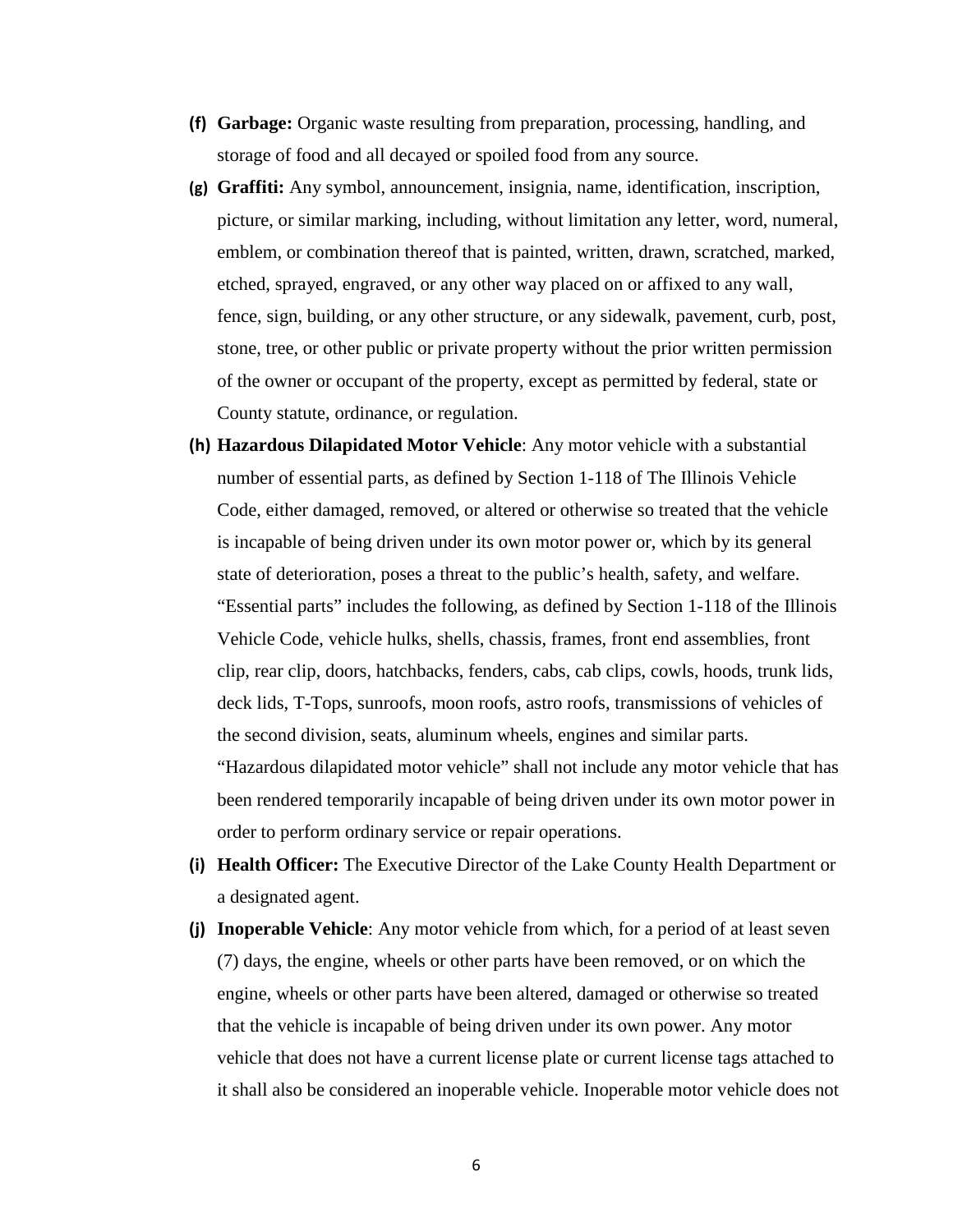include a motor vehicle which has been rendered temporarily incapable of being driven under its own motor power in order to perform ordinary service or repair operations.

- **(k) Junk and Debris**: Includes but is not limited to garbage, tree branches, grass clippings, yard trimmings, leaves, paper, cardboard, cartons, boxes, barrels, wood, lumber, concrete, appliances, furniture, glass, bottles, crockery, tin cans, vehicle parts, boats, furniture and any other manufactured or constructed object which has outlived its usefulness in its original form (notwithstanding the fact that the object may have scrap value or could be reconditioned with substantial repair) where such object, due to its present condition and/or visibility, may reasonably be construed to be unsightly, dangerous, or creating a condition that is detrimental or potentially detrimental to the health and/or safety of the inhabitants of Lake County, Illinois. As used herein the phrase junk and debris does not include inoperable vehicles.
- **(l) Motor Vehicle**: A vehicle which is propelled by a motor or engine but is not operated upon rails.
- **(m)Open Burning:** The combustion of any matter outdoors in such a way that the products of the combustion are emitted to the open air without first originating in or passing through equipment for which a permit has been issued by the state environmental protection agency.
- **(n) Owner**: Any person, agent, firm or corporation having any legal or equitable interest in the property. Owner includes, but is not limited to:
	- (1) A mortgagee in possession in who is vested:
		- (i) All or part of the legal title to the property.

(ii) All or part of the beneficial ownership and the rights to the present use and enjoyment of the premises.

- (2) An occupant who can control what occurs on the property.
- **(o) Recreational Fire:** An outdoor fire no larger than 3'x 3' x 3' which is used for warmth, cooking for human consumption and/or temporary non-ceremonial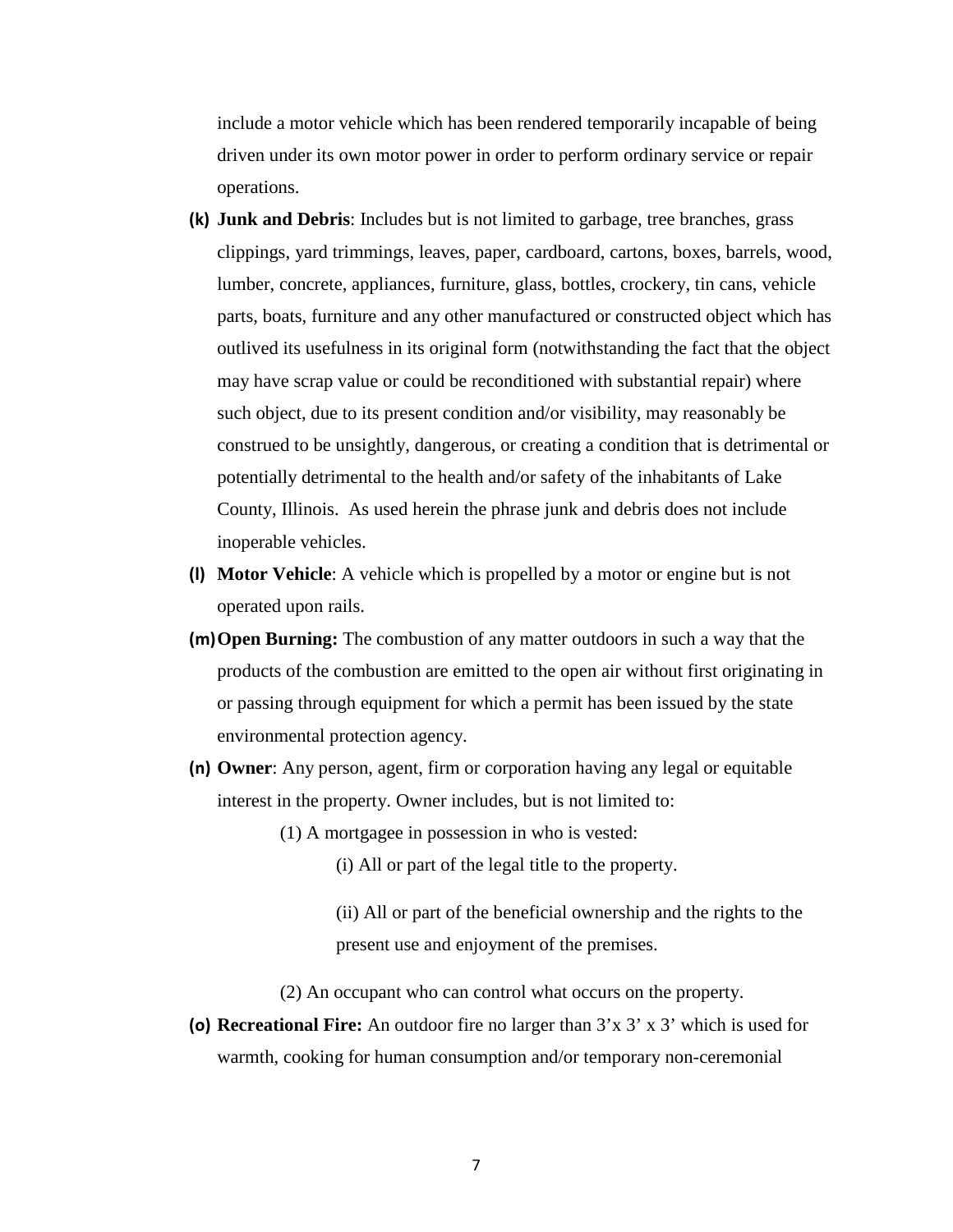purposes where the fire does not contain leaves, grass or shrubbery clippings or cuttings, garbage or junk and debris.

- **(p) Specified Landscape Waste:** All accumulations of shrubbery cuttings, leaves, or other materials accumulated as a result of care of real property.
- **(q) Weeds:** An undesirable composition of plants that interferes with the maintenance or management objectives for a given property or area of land.
- **(r) Non-Customary Outdoor Storage:** The accumulation of items in excess of what is reasonable and customarily necessary for the use of the property and/or which, by its placement and/or condition whether reusable or not, has the potential to (1) cause, through visual blight or odor, impairment of the use or enjoyment of neighboring properties, (2) pose a risk to public health by creating conditions favorable for the harboring of vermin, (3) pose a risk of environmental contamination and/or (4) pose a risk to public safety. Such material accumulation may include, but is not limited to junk and debris; rubbish, garbage or refuse; vehicle parts; business supplies or inventory; construction materials not incidental to an active permitted construction project on-site; ground storage of construction materials for a permitted construction project, tools, storage of yard maintenance equipment, vehicles, vehicle parts, recreational equipment or lawn furniture in numbers or variety beyond customarily necessary for the use of the property; any item in a visible state of deterioration as reasonably evidenced by rust or other condition, abandoned, discarded, or unused objects or equipment, not customarily stored outside such as indoor furniture, stoves, refrigerators, freezers, washers/dryers or other appliances, electronic equipment, boxes and other containers; clothing; or any combinations thereof.

### **Article 2 – Declaration of Acts Constituting a Public Nuisance**

**Section 1. Exterior Property Areas.**

**(a) Motor Vehicles**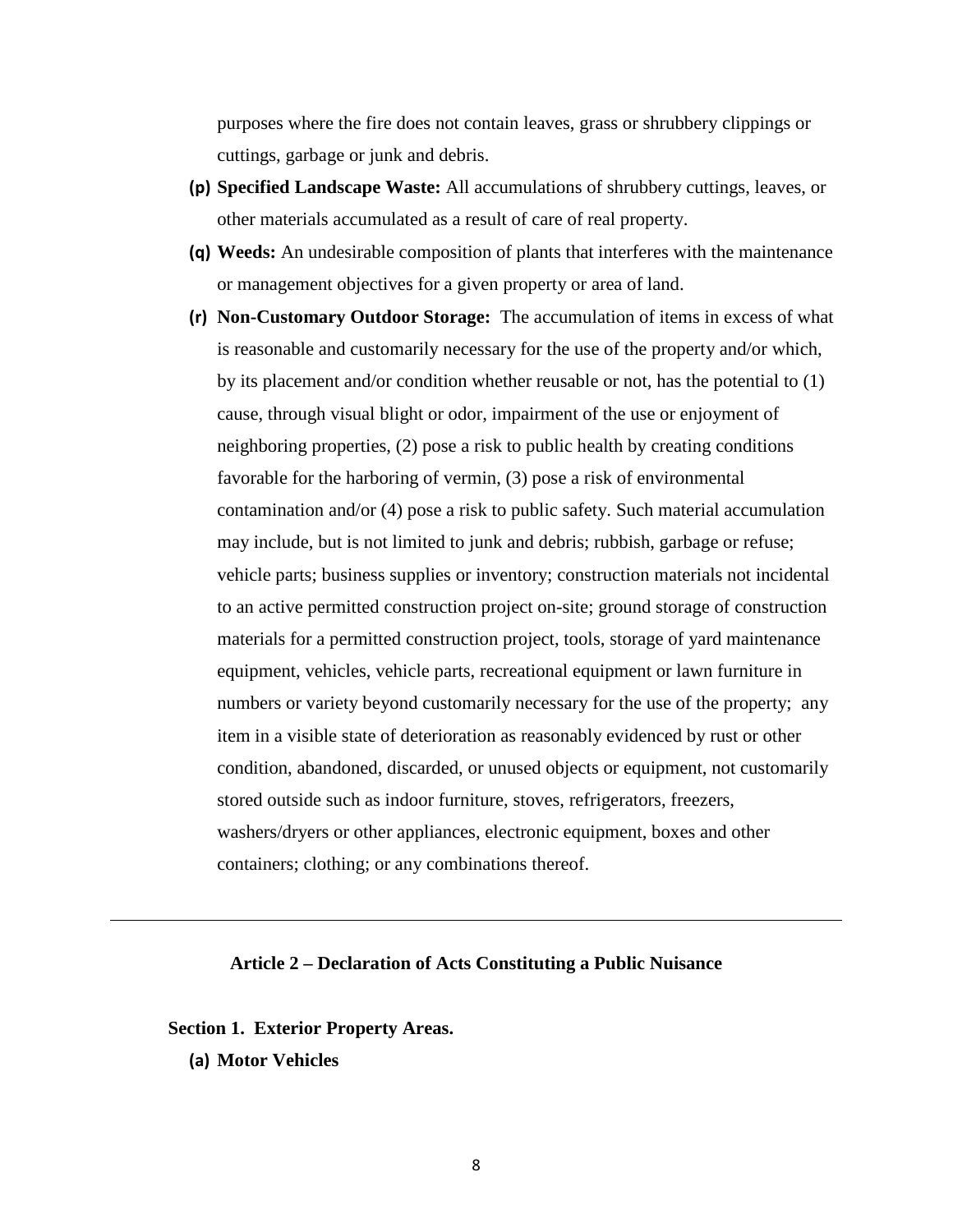**1. Inoperable Vehicle.** It is a public nuisance to keep or store any inoperable vehicle on public or private property unless said motor vehicle is: (1) kept within an enclosed building, or (2) is stored or kept on premises properly zoned for and engaged in the business of wrecking or junking motor vehicles or an approved vehicle repair use as defined in the Unified Development Ordinance.

**2**. **Hazardous Dilapidated Motor Vehicle.** It is a public nuisance to proliferate a hazardous dilapidated motor vehicle, whether on public or private property, in view of the public.

- **(b) Junk and Debris**. It is a public nuisance to keep or store junk and debris on public or private property except in a State-permitted landfill or on premises properly zoned for, and engaged in the business of, a junk yard.
- **(c) High Grass and/or Weeds.** It is a public nuisance to fail to maintain a property free from grass and/or weed growth in excess of 10 inches in height within platted subdivisions. Excluded from this provision are the following:
	- 1) Areas preserved within an open space easement or plat-designated natural area.
	- 2) Plant growth that, in the opinion of the Enforcement Officer, enhances, protects, restores or otherwise supports an identified natural resource.
	- 3) Plant growth within the tree-line of a natural wooded area.
- **(d) Disruption of a Ditch or Natural Drain/Standing Water.** It is a public nuisance to disrupt, disturb or interfere with any ditches or natural drains across land in such a manner that such ditches or natural drains shall fill or become obstructed with any matter which materially impedes or interferes with the flow of water or redirects water onto another's property, except as otherwise authorized by law, or to otherwise create or permit the continued existence of a condition of standing water where the standing water may facilitate or encourage the breeding of mosquitoes.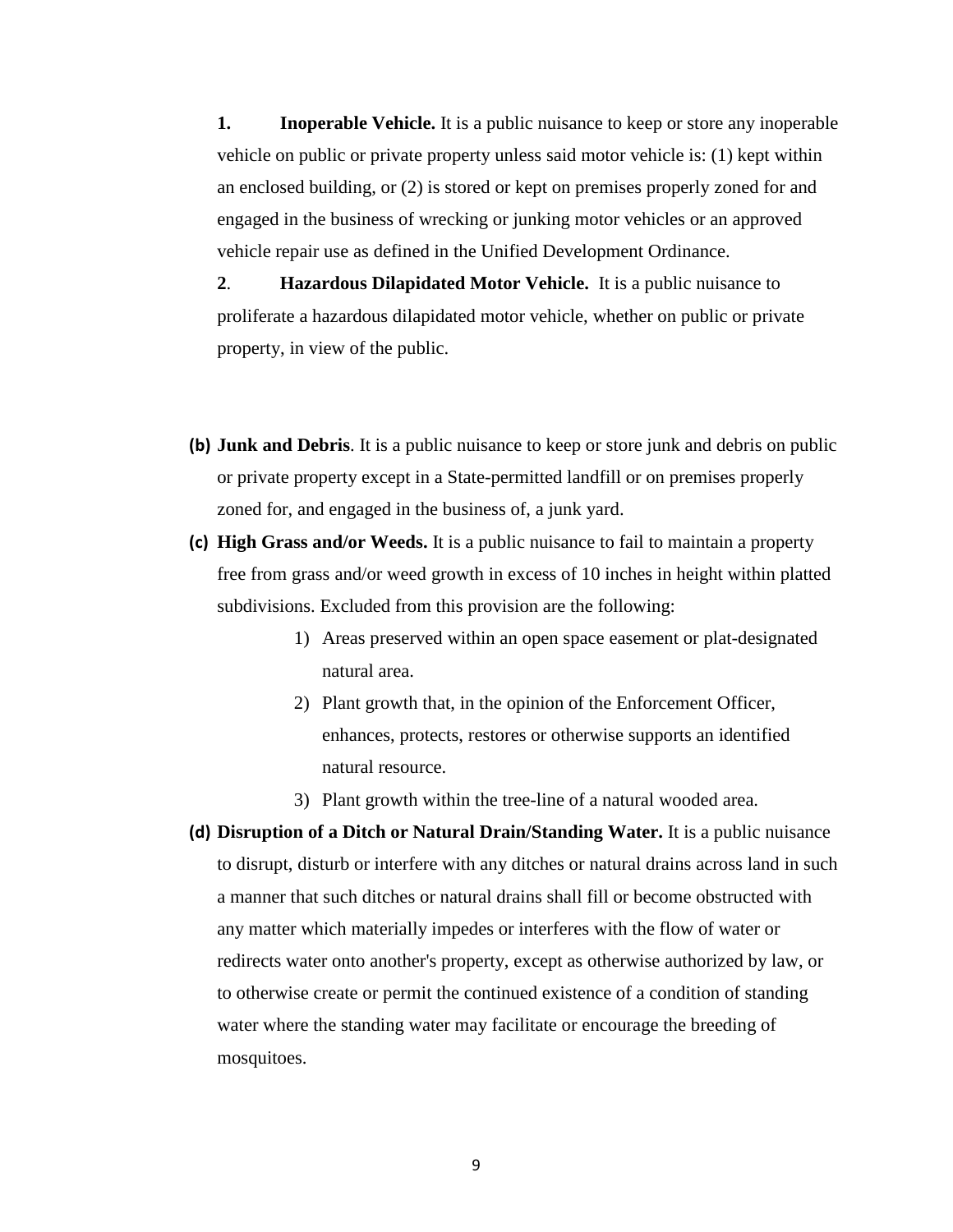- **(e) Storage of Construction Materials.** It is a public nuisance to store lumber or other building materials, construction vehicles, and/or construction equipment, not in connection with a permitted building project in progress on the property.
- **(f) Graffiti.** It is a public nuisance for any person to place graffiti on any property or for any person having control of any property to allow, permit, or otherwise tolerate graffiti to be placed on or to remain on that property.
- **(g) Accumulation of Rubbish, Garbage or Refuse.** It is a public nuisance to allow accumulation of rubbish, garbage or refuse on any property.
- **(h) Burning Rubbish, Garbage, Refuse or Construction Debris.** It is a public nuisance to burn rubbish, garbage, refuse or construction debris on any property.
- **(i) Open Burning of Landscape Waste.** It is a public nuisance to conduct open burning of grass clippings and tree trunks in the designated unincorporated area, subject to the following exceptions:

(1) The prohibition specified in this subsection (i) shall not apply to: recreational fires, campfires, self-contained outdoor burn devices, and ceremonial fires if no garbage, junk and debris, grass clippings, tree trunks, leaves, flowers, or weeds are burned in such fires.

(2) Notwithstanding the prohibition of this subsection (i), open burning of specified landscape waste shall be allowed in the designated unincorporated area when all of the following restrictions are met:

> $(i)$  the burning is conducted between five o'clock  $(5:00)$  PM and eight o'clock (8:00) PM or sunset, whichever is earlier, Monday through Friday and between twelve o'clock (12:00) PM and eight o'clock (8:00) PM or sunset, whichever is earlier, on Saturdays, Sundays and legal holidays; (ii) the burning has been extinguished with no smoke emanating after eight o'clock (8:00) PM or sunset whichever is earlier; (iii) the burning occurs on the premises where the landscape waste

was generated; and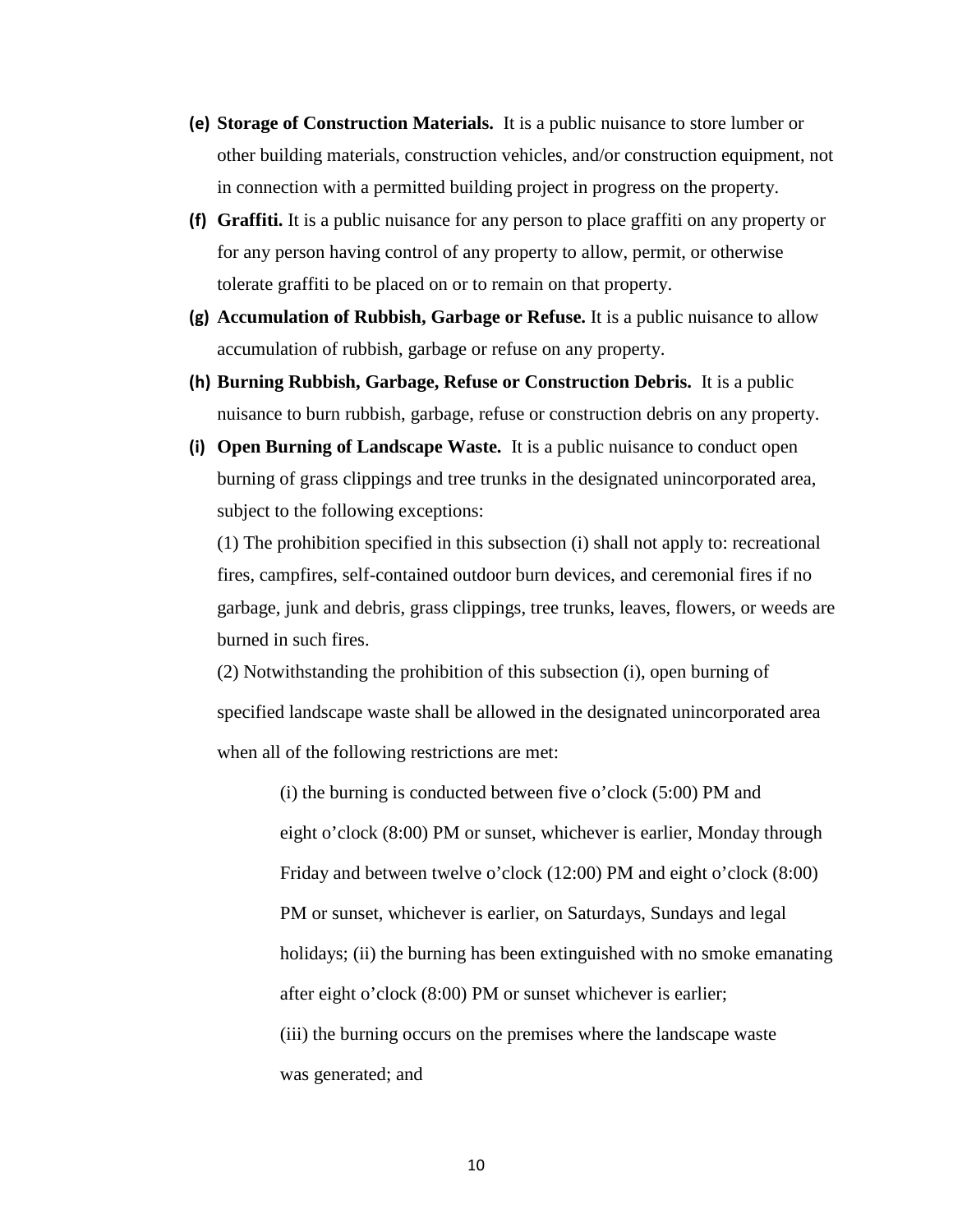(iv) the burning is conducted no closer than fifty (50) feet from a school property line, fifty (50) feet from the centerline of the road, twenty-five (25) feet from a building, and twenty-five (25) feet from the side property line.

- **(j) Onsite Wastewater Disposal System.** It is a public nuisance to maintain and/or operate an onsite wastewater disposal system in a condition that the Health Officer determines is detrimental or potentially detrimental to the health and/or safety of the inhabitants of Lake County, Illinois including, but not limited to, a cracked/damaged septic tank riser or cover, an exposed drop/distribution box, failure to properly supply, operate or maintain the disinfecting component of a surface discharge onsite wastewater disposal system, or failure to provide required reports of inspection and/or management activities of an onsite wastewater disposal system or system component.
- **(k) Water Well.** It is a public nuisance to maintain and/or operate a water well in a condition that the Health Officer determines is detrimental or potentially detrimental to the health and/or safety of the inhabitants of Lake County, Illinois including, but not limited to, a loose or damaged well cap.
- **(l) Non-Customary Outdoor Storage.** It is a public nuisance to accumulate or allow to be accumulated non-customary outdoor storage on public or private property except in a State-permitted landfill or on premises properly zoned for and engaged in the business of a junk yard.

## **Section 2. Structures.**

- **(a) Dangerous Structures.** It is a public nuisance to allow any building, mobile home, shed, fence or other manmade structure to exist that is hazardous to public health and/or safety because of its condition, faulty construction, lack of proper repair or its openness to intrusion.
- **(b) Renting or Leasing Unfit Living Quarters.** It is a public nuisance to rent or lease quarters for human habitation that, as determined by the Health Officer, are unfit for human habitation, or present/contain conditions that are detrimental to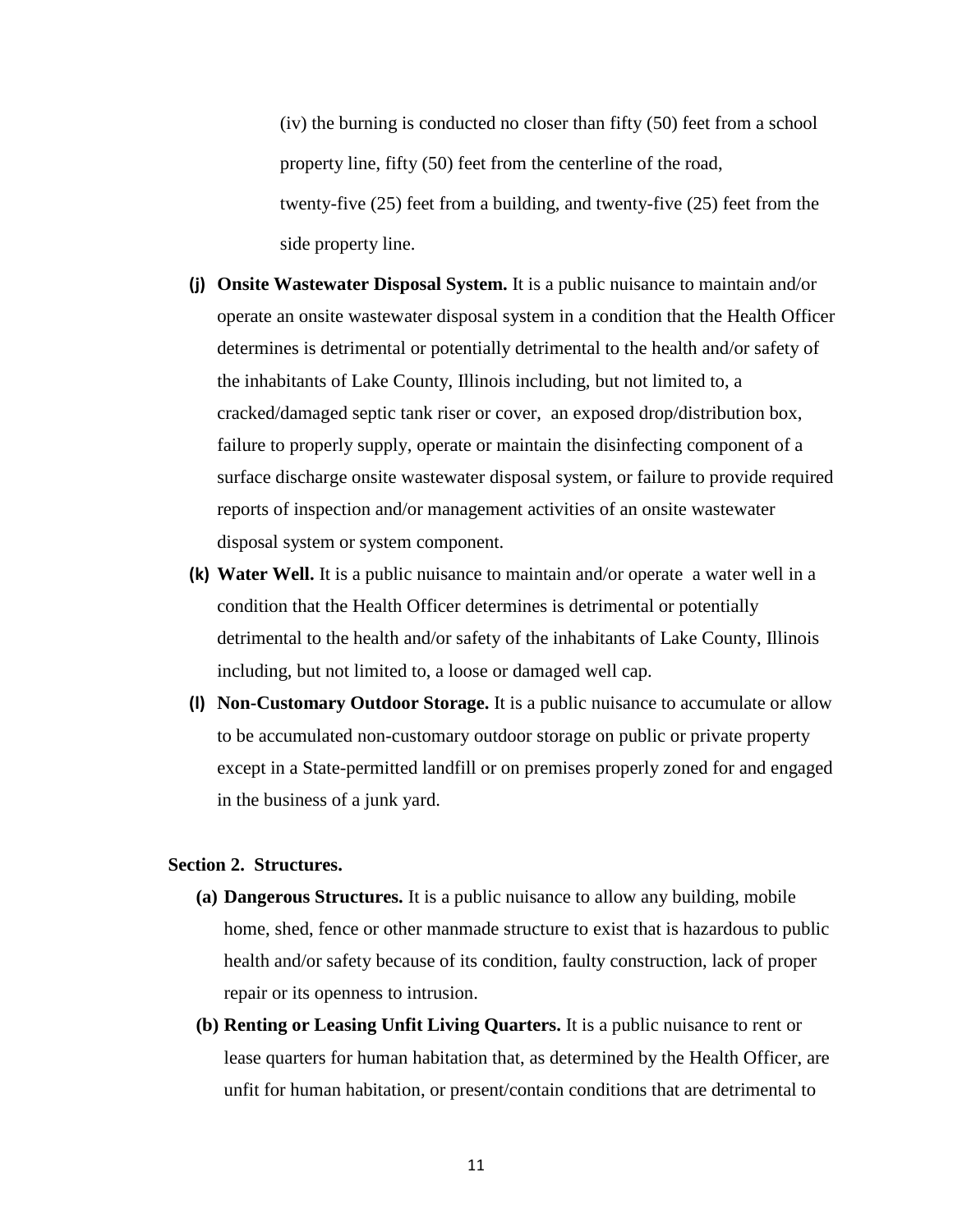the health of the inhabitants, including but not limited to: a lack of potable water supply or a lack of adequate means of wastewater disposal.

### **Section 3. Noise.**

- **(a) Sound Amplification.** It is a public nuisance to operate or permit operation of any radio or stereo sound amplification system or other sound amplification equipment which: 1) can be heard at a distance of one hundred feet (100') or more from the source vehicle or 2) can be heard at a distance of one hundred feet (100') from the property line of the source property, or 3) which exceeds 70db(A) (SLOW meter response) at the property line of any neighboring property zoned and used for residential purposes.
- **(b) Construction Noise.** It is a public nuisance to perform or allow to be performed construction, repair or remodeling work, lawn mowing, or to utilize power or nonpower tools where the noise from such can be heard from a distance of one hundred feet (100') or more from the property line of the source of the noise between nine o'clock (9:00) P.M. and six o'clock (6:00) A.M. Monday through Friday and on Saturdays, Sundays, and legal holidays between nine o'clock (9:00) P.M. and eight o'clock (8:00) A.M. Excluded from the provisions of this subsection are lands or portions of any lands zoned and used for agricultural purposes, and work performed by or on behalf of any public body or in response to emergencies.
- **(c) Noise from Off Road Vehicles.** It is a public nuisance to operate off road motor vehicles, including motorcycles, mini-bikes, all terrain cycles, snowmobiles or other like or similar motor vehicles, on private property where the noise from which can be heard from a distance of one hundred feet (100') or more from the property line of the source of the noise in such a manner as to disturb the peace and comfort of occupants of neighboring or surrounding properties. Excluded from the provisions of this subsection are agricultural motor vehicles used for agricultural purposes and work performed by or on behalf of any public body.

# **Section 4. Animals and Pests.**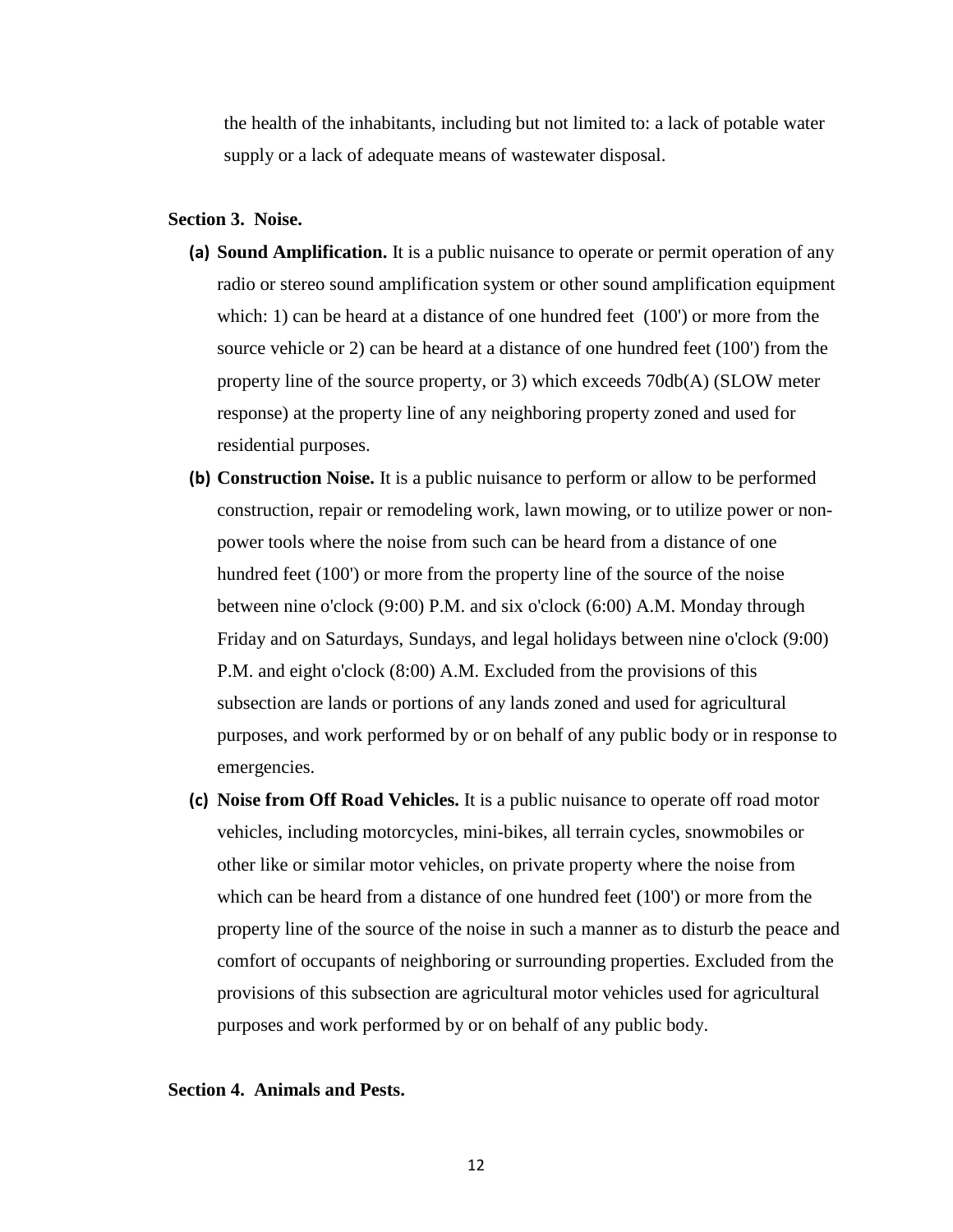- **(a) Pet/Animal Feces or Manure.** It is a public nuisance to allow the buildup on a property of pet/animal feces or manure to the extent that it creates a condition that is detrimental or potentially detrimental to the health and/or safety of the inhabitants of Lake County, Illinois.
- **(b) Pests or Vermin Infestations.** It is a public nuisance to allow an infestation in a structure or on a property of pests or vermin that may be involved in the transmission of communicable disease, or to fail to remove conditions in a structure or on a property that may permit such infestation.

# **Section 5. Certain Licensed/Permitted Business Activities.**

- **(a) Tanning Facilities.** It is a public nuisance to operate a tanning facility without a valid permit issued by the Illinois Department of Public Health contrary to the provisions of the Illinois Tanning Facility Permit Act or the Illinois Department of Public Health Tanning Facilities Code.
- **(b) Tattoo and Body Piercing Establishments.** It is a public nuisance to operate a tattoo and/or body piercing establishment without a valid permit issued by the Illinois Department of Public Health contrary to the provisions of the Illinois Tattoo and Body Piercing Establishment Registration Act or the Illinois Department of Public Health Body Art Code.

### **Article 3 – Enforcement**

**Section 1. Enforcement Officer(s).** Article 1, Section 2; Article 2, Section 1(j) and (k), Section 2(b), Section 4(b), and Section 5 (where such authority is established by contract, agent agreement, statute or administrative rule) of this Ordinance shall be primarily enforced by the Lake County Health Department. All other sections of this Ordinance shall by jointly enforced by the Lake County Health Department, the Lake County Planning, Building & Development Department, and the Lake County Sheriff's Office.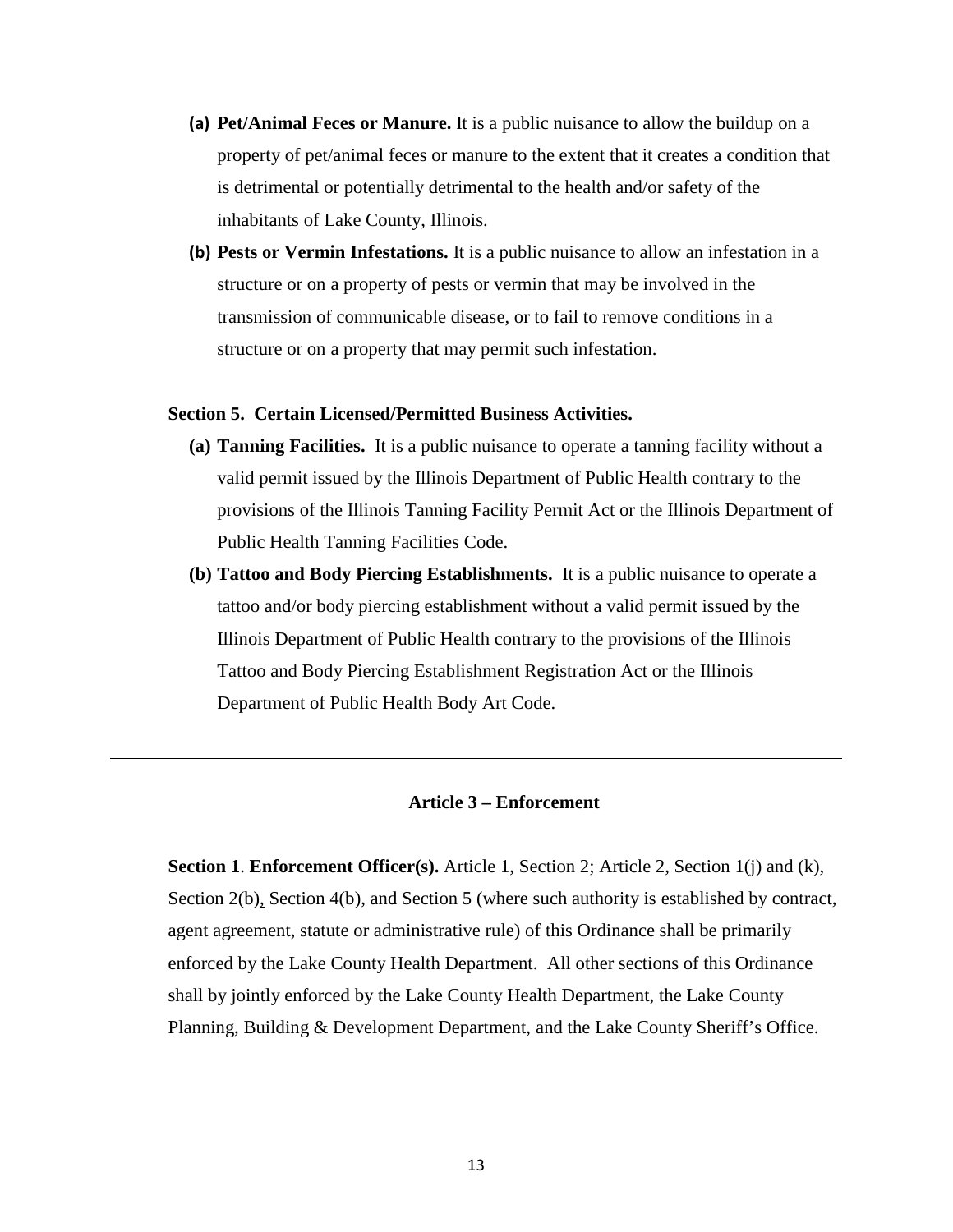**Section 2. Warning of Ordinance Violation**. The Enforcement Officer, as defined in Article 3, Section 1, shall have the authority to issue a Warning of Ordinance Violation when an individual or owner has been found to be in violation of any Section of this Ordinance. The Warning shall, at a minimum, identify the violation for which it is being issued, shall include the address in which the violation has occurred, shall require the violator to cease the violation(s) or abate the violation(s) within no less than seven (7) days, and shall state that a Notice of Ordinance Violation may be issued if the Warning is not adhered to as specified.

**Section 3. Notice of Ordinance Violation.** If an individual or owner has previously been issued a Warning of Ordinance Violation and fails to abate the violation by the date specified in the Warning, or if an individual or owner is in violation of Article 2, Section 1(h), Section 1(i), Section 3(a), Section 3(b), or Section 3(c), the Enforcement Officer shall have authority to issue a Notice of Ordinance Violation. If Administrative Adjudication is found to be the appropriate remedy to resolve the violation, the Notice must be served in accordance with and shall contain all information specified and required in the Lake County Administrative Adjudication Ordinance. Prior to the hearing date documented on the Notice of Ordinance Violation, the Respondent may elect to abate or cease the violation for which the Notice of Ordinance Violation was issued, pay the fine listed on the Notice of Ordinance Violation, and not participate in the hearing.

**Section 4. Initiation of Enforcement Action.** After the County has given notice in accordance with this Ordinance, in addition to all other remedies available to the County and upon the failure of the recipient of the notice to abate or remove nuisances on the property within the time specified by such notice, or as set forth above, the County may initiate abatement or enforcement actions with respect to any new, recurring, or continued nuisance condition or activity without further notice.

**Section 5. Injunctive Relief.** In addition to or in lieu of the actions authorized under any other provision of this Ordinance, the County may request a court of competent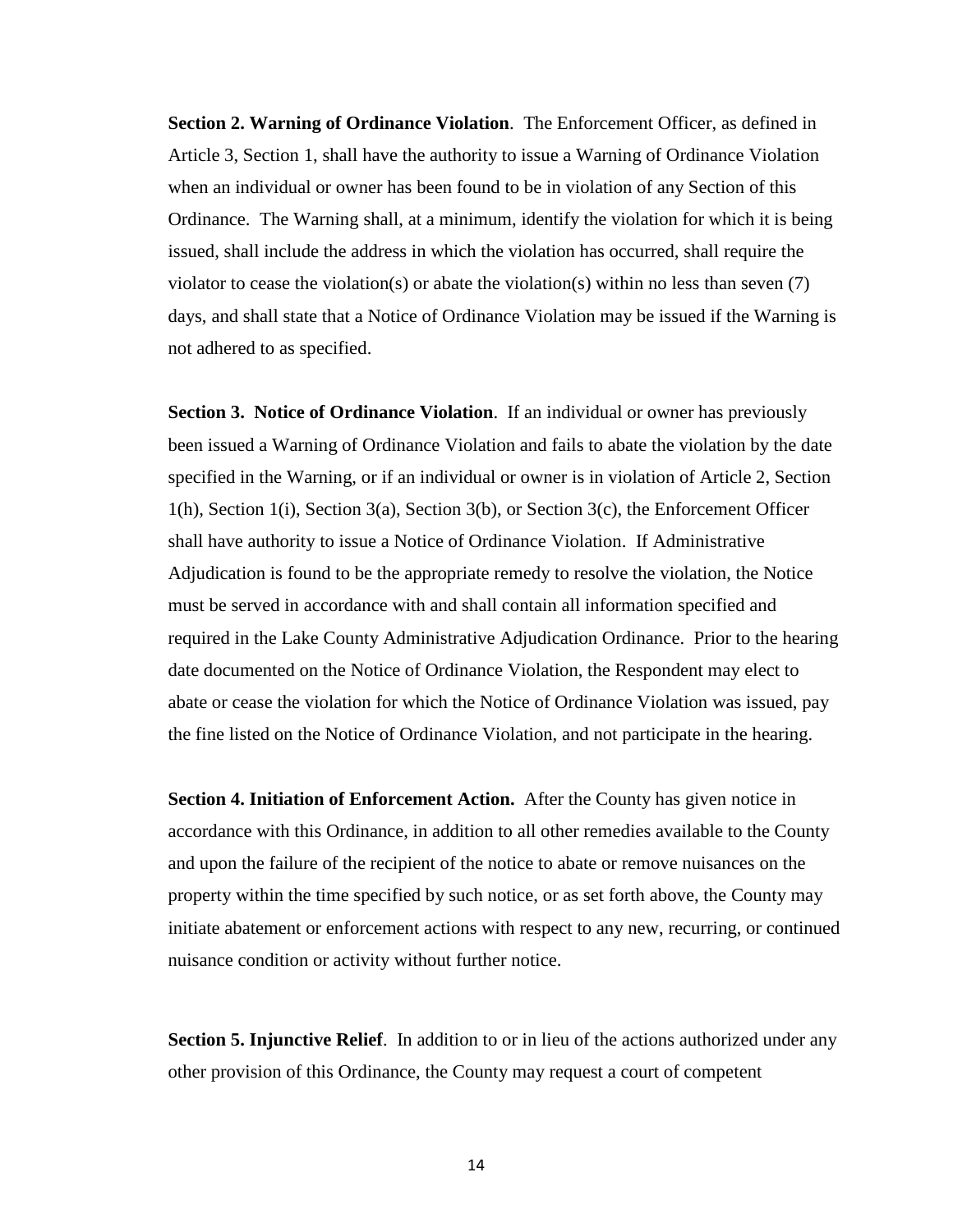jurisdiction for injunctive relief, a cease and desist order, or any other necessary or convenient relief to abate all nuisances.

**Section 6. Chronic Nuisances.** Upon determination by the Enforcement Officer that a property is a chronic nuisance property, the Enforcement Officer shall cause to be served upon the owner of such property a notice that the property has been found to be a chronic nuisance property. If the owner of such property cannot be found after reasonable efforts, the notice required by this provision may be served upon the occupant of the property or upon the person or persons causing, permitting, or maintaining any then-existing nuisances on the property. The notice shall direct the recipient of the notice to abate or remove such nuisance within twenty-four (24) hours or such time as is reasonable, and shall state that if the nuisance is not abated or removed in such time, the County may take appropriate action to abate or remove such nuisance at the sole cost and expense of the recipient of the notice.

# **Article 4 – Penalties**

**Section 1. Assessment of Fines.** As pertains to any fines authorized by this Ordinance, by any other Lake County Ordinance, Lake County Administrative Adjudication Ordinance, or by State of Illinois statute, whoever suffers or permits any public nuisance or nuisance as specified in this Ordinance to exist or continue in violation of this Ordinance shall be subject to a separate fine for each offense. Fines may also be assessed by a court of competent jurisdiction or a Hearing Officer pursuant to the Lake County Administrative Adjudication Ordinance for failure to abate violations of this Ordinance in accordance with this Ordinance, State of Illinois statute or the Lake County Administrative Adjudication Ordinance. Each day that a violation of this ordinance exists or continues shall be considered a separate offense and any fine or fines for these separate offenses shall be assessed in accordance with applicable State of Illinois statutes.

**Section 2. Chronic Nuisance Properties.** Upon the finding by a court of competent jurisdiction or a Hearing Officer pursuant to the Lake County Administrative Adjudication Ordinance, the County may record on the chain of title for such property in the Lake County Recorder's Office a notice that such property is a chronic nuisance, provided that a further notice shall later be recorded at such time that the property ceases to be a chronic nuisance property. A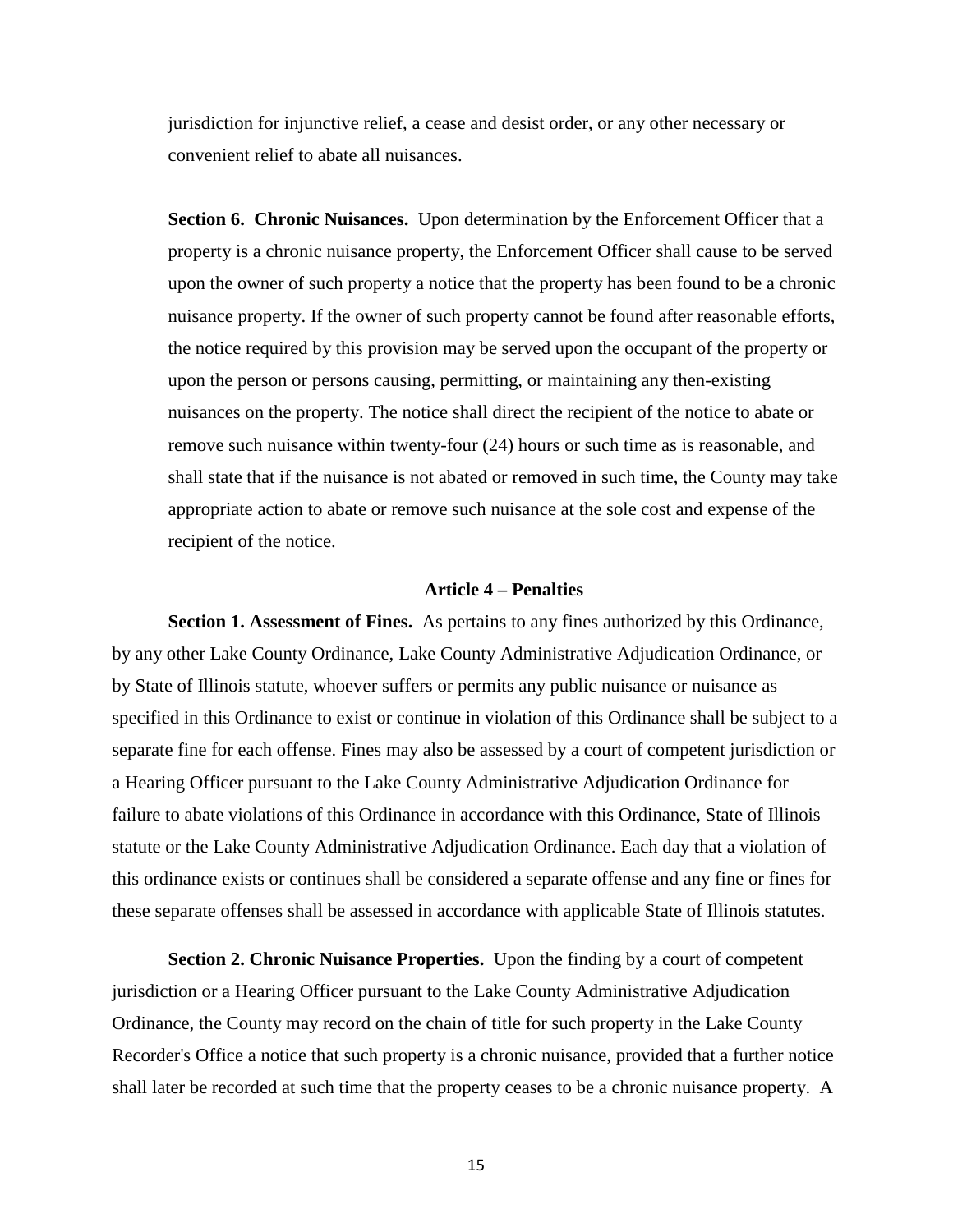property that is found to be a chronic nuisance property shall remain a chronic nuisance property until such time that the Enforcement Officer or the Enforcement Officer's designee certifies that the property has remained nuisance-free for twenty-four (24) consecutive months.

# **Article 5 – Abatement**

#### **Section1. Hazardous Dilapidated Motor Vehicles.**

- **(a)** Authority to Abate. Notwithstanding any other enforcement provision of this Ordinance, Lake County Sheriff is authorized to the immediately remove the hazardous dilapidated motor vehicle(s) or parts thereof from private or public property.
- **(b)** Notice. The real property owner where the vehicle is located or the vehicle owner shall be given ten days' notice, via certified mail, prior to removal of any hazardous dilapidated motor vehicle.
- **(c)** Objection. The real property owner where the vehicle is located or the vehicle owner subject to abatement may request a hearing before the Administrative Adjudication Hearing Officer. The request for hearing must be made within 10 days of the date of the notice and must be made in writing to the Enforcement Programs Manager. The hearing shall be scheduled on the next Administrative Adjudication hearing date. If a request for hearing is received, abatement will be stayed until after the hearing has been conducted.
- **(d)** Costs. If the Lake County Sheriff authorizes the immediate removal of the hazardous dilapidated vehicle, the Respondent will be responsible for all costs associated with the removal and storage of the vehicle.

**Section 2**. **Junk and Debris**.Notwithstanding any other enforcement provision of this Ordinance, after a finding that any individual has kept or stored junk and debris on public or private property in violation of this Ordinance by either a court of competent jurisdiction or a Hearing Officer, the Enforcement Officer is authorized to abate such nuisance. The Enforcement Officer may abate the nuisance after expiration of thirty-five days, unless judicial review is not sought. If judicial review is sought, abatement shall be stayed until final determination on the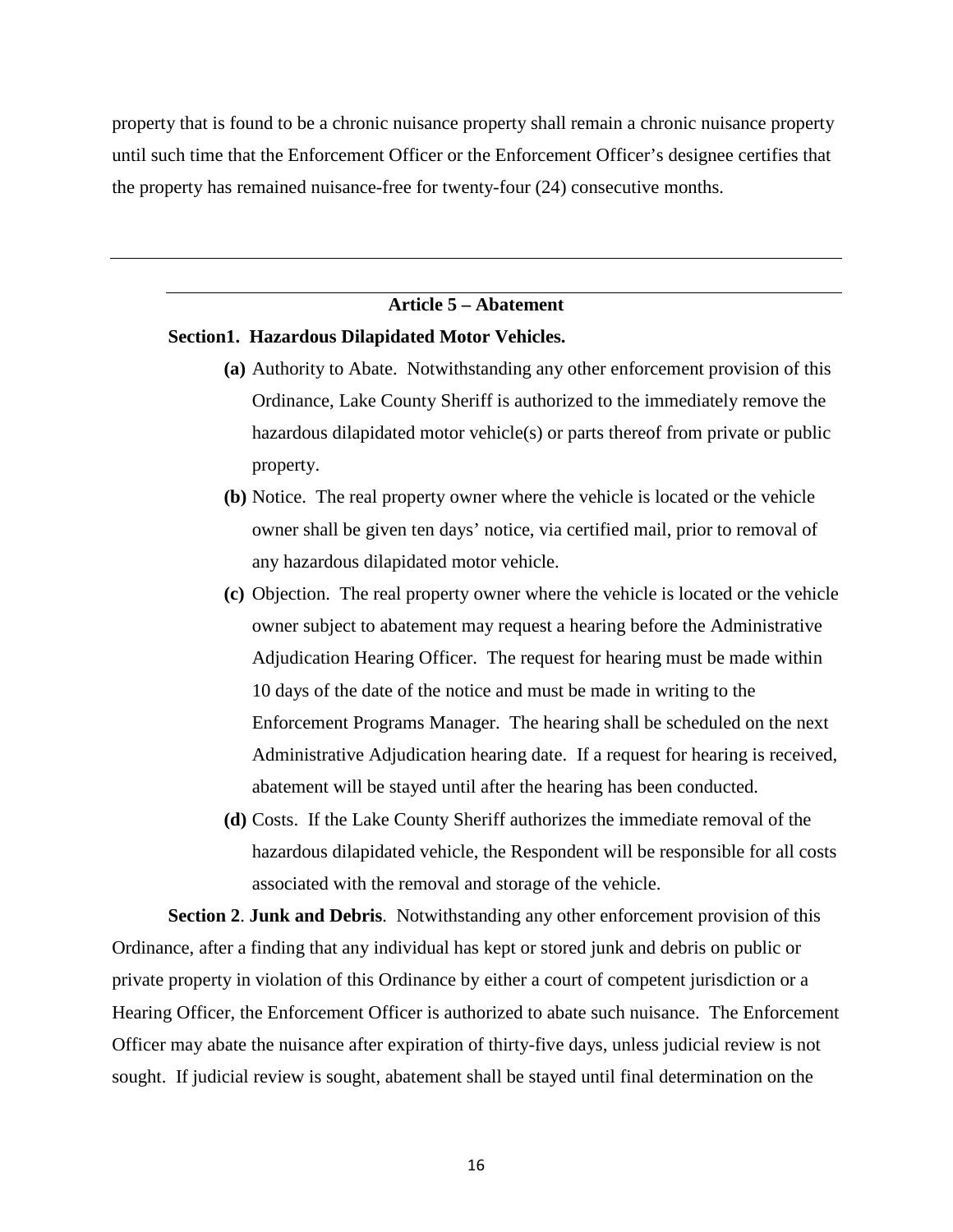matter. If the Enforcement Officer abates the violation, the Respondent will be responsible for all costs incurred to bring the property into compliance with this Ordinance**.** 

**Section 3**. **Non-Customary Outdoor Storage.** Notwithstanding any other enforcement provision of this Ordinance, after a finding that any individual has stored items outdoors in a manner as defined in this ordinance on public or private property in violation of this Ordinance by either a court of competent jurisdiction or a Hearing Officer, the Enforcement Officer is authorized to abate such nuisance. The Enforcement Officer may abate the nuisance after expiration of thirty-five days, unless judicial review is not sought. If judicial review is sought, abatement shall be stayed until final determination on the matter. If the Enforcement Officer abates the violation, the Respondent will be responsible for all costs incurred to bring the property into compliance with this Ordinance**.**

**Section 4. Abatement Costs**. If the Respondent fails to abate any violation, and the Lake County Sheriff or Enforcement Officer abate the violation as provided for in this Article 5, the Respondent shall be liable for all costs of abatement. The costs of abatement will, after a hearing, be set by the court or the Administrative Adjudication Hearing Officer. The Respondent shall be given at least ten (10) days written notice of the hearing to assess the costs via regular mail to the Respondent's last known address.

#### **Article 6 – Interpretation and Conflict**

**Section 1. Separability, Partial Invalidity**. The provisions of this Ordinance shall be separable. In the event any section, clause or provision of this Ordinance is declared to be invalid by a court of competent jurisdiction, such decision shall not affect the validity of the remainder of the Ordinance not specifically included in said decision which shall remain effective, it being the intent of this County Board that this Ordinance would have been approved without such invalid provisions, clauses or sections.

**Section 2. Conflict**. If the provisions of this Ordinance conflict with provisions found in any other adopted ordinances or regulations of the county, or with any federal or State of Illinois law,